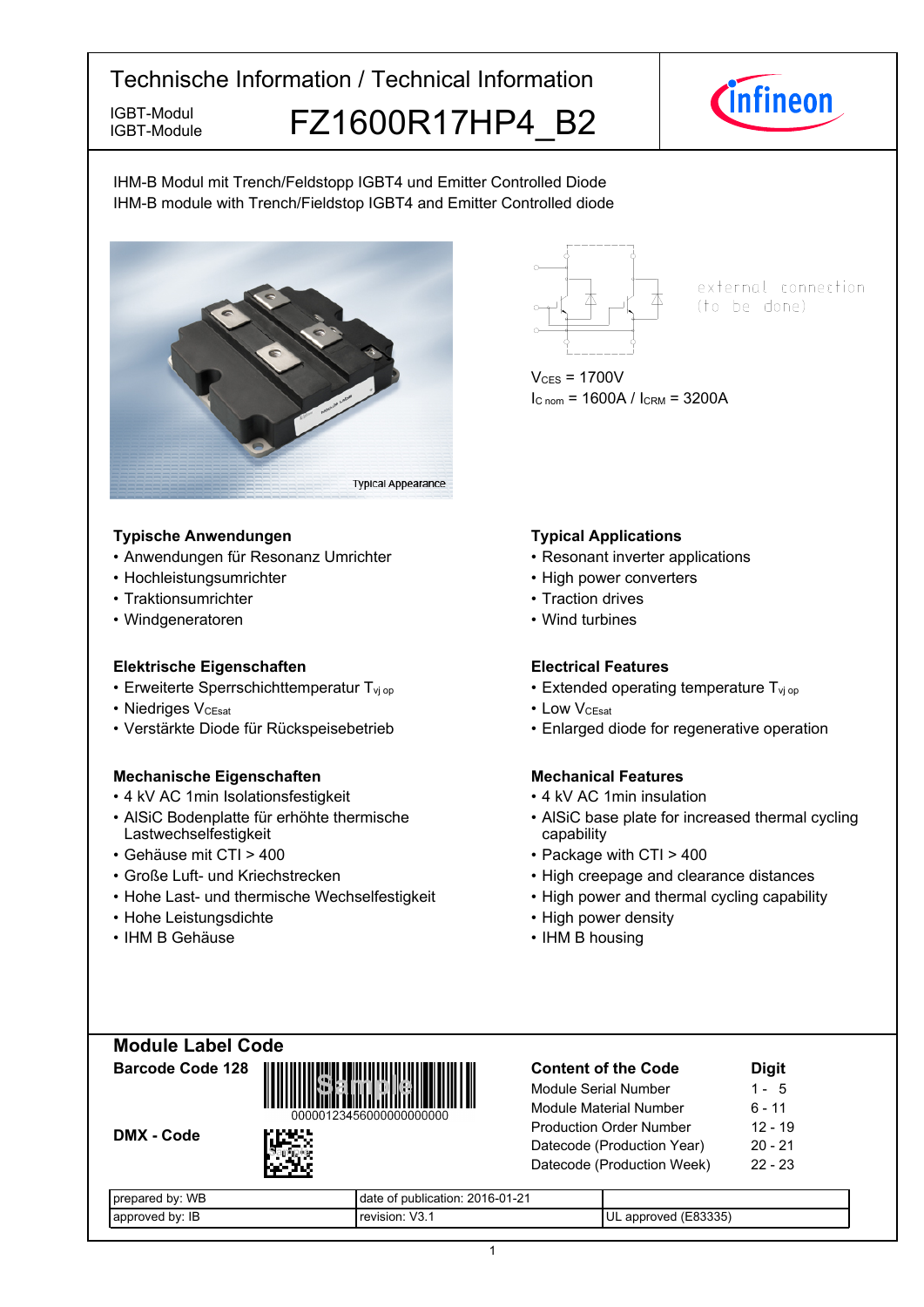IGBT-Module

IGBT-Module FZ1600R17HP4 B2



#### **IGBT, Wechselrichter / IGBT, Inverter Höchstzulässige-Werte-/-Maximum-Rated-Values**

| Kollektor-Emitter-Sperrspannung<br>Collector-emitter voltage                    | $T_{\rm vj}$ = 25°C                                                                                                                                                                                                                                   | $V_{CES}$                  |      | 1700                   |      | V              |
|---------------------------------------------------------------------------------|-------------------------------------------------------------------------------------------------------------------------------------------------------------------------------------------------------------------------------------------------------|----------------------------|------|------------------------|------|----------------|
| Kollektor-Dauergleichstrom<br>Continuous DC collector current                   | $T_c = 100^{\circ}$ C, $T_{\text{vi max}} = 175^{\circ}$ C                                                                                                                                                                                            | lc <sub>nom</sub>          |      | 1600                   |      | A              |
| Periodischer Kollektor-Spitzenstrom<br>Repetitive peak collector current        | $t_P = 1$ ms                                                                                                                                                                                                                                          | <b>I</b> CRM               |      | 3200                   |      | A              |
| Gesamt-Verlustleistung<br>Total power dissipation                               | $T_c = 25^{\circ}C$ , $T_{\text{vi max}} = 175^{\circ}C$                                                                                                                                                                                              | $P_{\text{tot}}$           |      | 10,5                   |      | kW.            |
| Gate-Emitter-Spitzenspannung<br>Gate-emitter peak voltage                       |                                                                                                                                                                                                                                                       | $V_{\text{GES}}$           |      | $+/-20$                |      | V              |
| <b>Charakteristische Werte / Characteristic Values</b>                          |                                                                                                                                                                                                                                                       |                            | min. | typ.                   | max. |                |
| Kollektor-Emitter-Sättigungsspannung<br>Collector-emitter saturation voltage    | $I_c$ = 1600 A, $V_{GE}$ = 15 V<br>$T_{vi}$ = 25°C<br>$T_{\text{vj}}$ = 125°C<br>$I_C$ = 1600 A, $V_{GE}$ = 15 V<br>$T_{\text{vj}}$ = 150°C<br>$I_c$ = 1600 A, $V_{GE}$ = 15 V                                                                        | $V_{CE\ sat}$              |      | 1,90<br>2,30<br>2,40   | 2,25 | V<br>V<br>V    |
| Gate-Schwellenspannung<br>Gate threshold voltage                                | $I_c = 64.0$ mA, $V_{CE} = V_{GE}$ , $T_{vi} = 25^{\circ}$ C                                                                                                                                                                                          | V <sub>GEth</sub>          | 5,20 | 5,80                   | 6,40 | $\vee$         |
| Gateladung<br>Gate charge                                                       | $V_{GF}$ = -15 V  +15 V                                                                                                                                                                                                                               | $Q_{\rm G}$                |      | 17,0                   |      | μC             |
| Interner Gatewiderstand<br>Internal gate resistor                               | $T_{\rm vi}$ = 25 $^{\circ}$ C                                                                                                                                                                                                                        | $R_{\text{Gint}}$          |      | 0.97                   |      | Ω              |
| Eingangskapazität<br>Input capacitance                                          | f = 1 MHz, $T_{vi}$ = 25°C, $V_{CF}$ = 25 V, $V_{GF}$ = 0 V                                                                                                                                                                                           | $C_{\text{ies}}$           |      | 130                    |      | nF             |
| Rückwirkungskapazität<br>Reverse transfer capacitance                           | f = 1 MHz, $T_{vi}$ = 25°C, $V_{CE}$ = 25 V, $V_{GE}$ = 0 V                                                                                                                                                                                           | $C_{res}$                  |      | 4,20                   |      | nF             |
| Kollektor-Emitter-Reststrom<br>Collector-emitter cut-off current                | $V_{CE}$ = 1700 V, $V_{GE}$ = 0 V, $T_{vj}$ = 25°C                                                                                                                                                                                                    | $I_{\text{CES}}$           |      |                        | 5,0  | mA             |
| Gate-Emitter-Reststrom<br>Gate-emitter leakage current                          | $V_{CE} = 0 V$ , $V_{GE} = 20 V$ , $T_{vi} = 25^{\circ}C$                                                                                                                                                                                             | $I_{\text{GES}}$           |      |                        | 400  | nA             |
| Einschaltverzögerungszeit, induktive Last<br>Turn-on delay time, inductive load | $I_c$ = 1600 A, $V_{CE}$ = 900 V<br>$T_{vi}$ = 25°C<br>$T_{vi}$ = 125°C<br>$V_{GF}$ = ±15 $V$<br>$T_{\text{vj}}$ = 150°C<br>$\mathsf{R}_{\mathsf{Gon}}$ = 0,6 $\Omega$                                                                                | $t_{d \text{ on}}$         |      | 0.52<br>0,59<br>0,65   |      | μs<br>μs<br>μs |
| Anstiegszeit, induktive Last<br>Rise time, inductive load                       | $I_C$ = 1600 A, $V_{CE}$ = 900 V<br>$T_{vi}$ = 25°C<br>$T_{vi}$ = 125°C<br>$V_{GF}$ = ±15 V<br>$T_{\text{vj}}$ = 150°C<br>$R_{\text{Gon}}$ = 0.6 $\Omega$                                                                                             | $t_{r}$                    |      | 0,14<br>0, 15<br>0.155 |      | μs<br>μs<br>μs |
| Abschaltverzögerungszeit, induktive Last<br>Turn-off delay time, inductive load | $I_C$ = 1600 A, $V_{CE}$ = 900 V<br>$T_{\rm vj}$ = 25°C<br>$T_{\text{vj}} = 125^{\circ} \text{C}$<br>$\rm V_{GE}$ = ±15 $\rm V$<br>$T_{\rm vj} = 150^{\circ}$ C<br>$R_{Goff} = 0.6 \Omega$                                                            | $t_{\text{d off}}$         |      | 1,05<br>1,20<br>1,20   |      | μs<br>μs<br>μs |
| Fallzeit, induktive Last<br>Fall time, inductive load                           | $I_c$ = 1600 A, $V_{CE}$ = 900 V<br>$T_{vi}$ = 25 $^{\circ}$ C<br>$V_{GE} = \pm 15 \text{ V}$<br>$T_{vi}$ = 125°C<br>$R_{Goff} = 0.6 \Omega$<br>$T_{vi}$ = 150 $^{\circ}$ C                                                                           | t                          |      | 0,30<br>0,46<br>0,51   |      | μs<br>μs<br>μs |
| Einschaltverlustenergie pro Puls<br>Turn-on energy loss per pulse               | $I_c$ = 1600 A, $V_{CE}$ = 900 V, L <sub>S</sub> = 50 nH<br>$T_{vi}$ = 25°C<br>$V_{GE}$ = ±15 V, di/dt = 11000 A/µs (T <sub>vj</sub> = 150°C)T <sub>vj</sub> = 125°C<br>$T_{vi}$ = 150 $^{\circ}$ C<br>$\mathsf{R}_{\mathsf{Gon}}$ = 0,6 $\Omega$     | $\mathsf{E}_{\mathsf{on}}$ |      | 240<br>330<br>370      |      | mJ<br>mJ<br>mJ |
| Abschaltverlustenergie pro Puls<br>Turn-off energy loss per pulse               | $I_c$ = 1600 A, $V_{CE}$ = 900 V, L <sub>s</sub> = 50 nH<br>$T_{\rm vj}$ = 25°C<br>$V_{GE}$ = ±15 V, du/dt = 3250 V/µs (T <sub>vj</sub> = 150°C)T <sub>vj</sub> = 125°C<br>$T_{vi}$ = 150 $^{\circ}$ C<br>$\mathsf{R}_{\mathsf{Goff}}$ = 0.6 $\Omega$ | $E_{\text{off}}$           |      | 420<br>570<br>600      |      | mJ<br>mJ<br>mJ |
| Kurzschlußverhalten<br>SC data                                                  | $V_{GE}$ $\leq$ 15 V, V <sub>CC</sub> = 1000 V<br>$t_P \le 10 \text{ }\mu\text{s}, T_{vi} = 150^{\circ}\text{C}$<br>Vcemax = Vces -Lsce ·di/dt                                                                                                        | $I_{SC}$                   |      | 7500                   |      | A              |
| Wärmewiderstand, Chip bis Gehäuse<br>Thermal resistance, junction to case       | pro IGBT / per IGBT                                                                                                                                                                                                                                   | $R_{thJC}$                 |      |                        |      | 11,6 K/kW      |
| Wärmewiderstand, Gehäuse bis Kühlkörper<br>Thermal resistance, case to heatsink | pro IGBT / per IGBT<br>$\lambda_{\text{Paste}} = 1 \text{ W/(m} \cdot \text{K)}$ /<br>$\lambda_{\text{grease}} = 1 \text{ W/(m·K)}$                                                                                                                   | $R_{thCH}$                 |      | 15,0                   |      | K/kW           |
| Temperatur im Schaltbetrieb<br>Temperature under switching conditions           |                                                                                                                                                                                                                                                       | $T_{\text{vj op}}$         | -40  |                        | 150  | $^{\circ}$ C   |
|                                                                                 |                                                                                                                                                                                                                                                       |                            |      |                        |      |                |
| prepared by: WB                                                                 | date of publication: 2016-01-21                                                                                                                                                                                                                       |                            |      |                        |      |                |
| approved by: IB                                                                 | revision: V3.1                                                                                                                                                                                                                                        |                            |      |                        |      |                |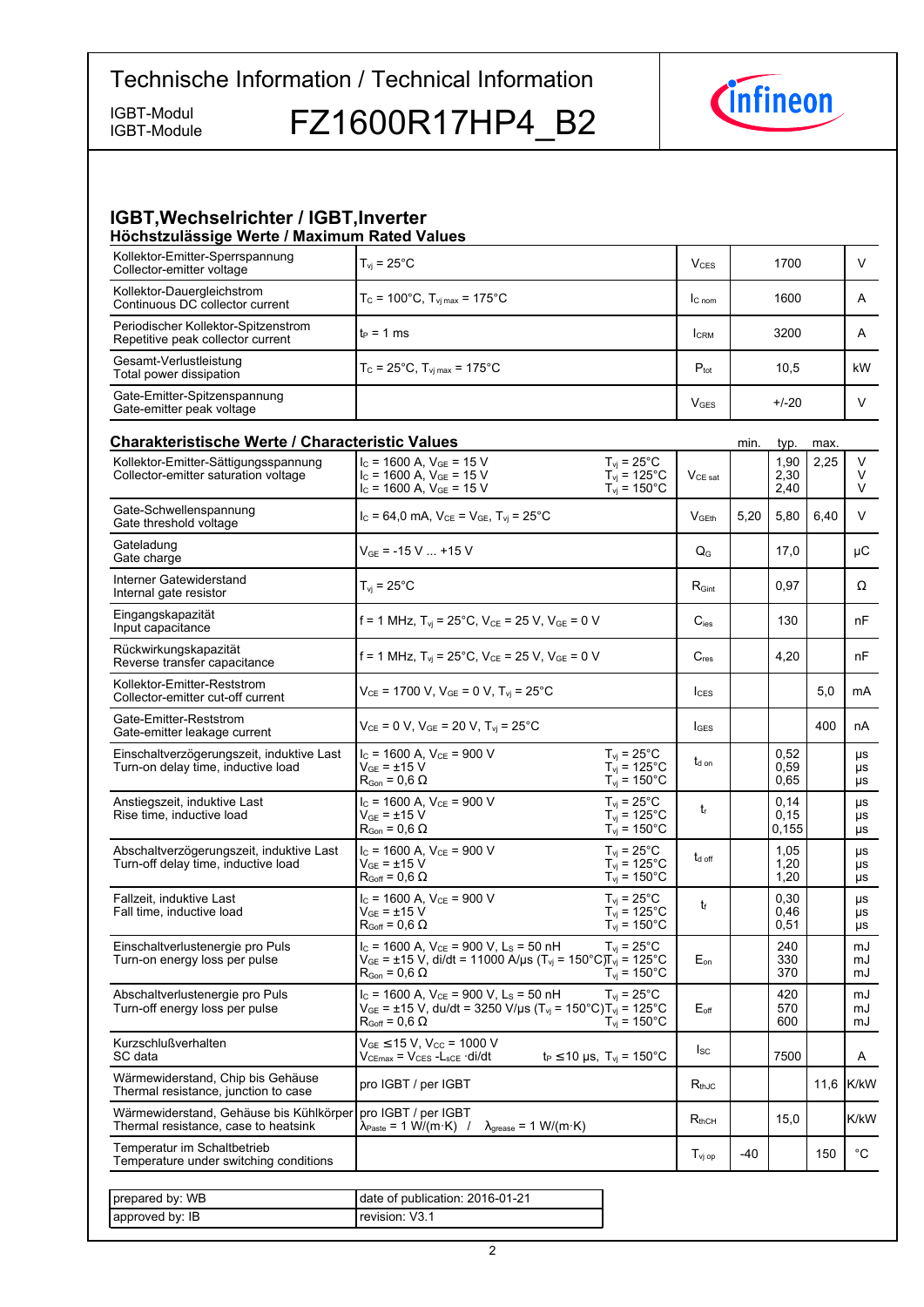IGBT-Module

IGBT-Module FZ1600R17HP4\_B2



#### **Diode,-Wechselrichter-/-Diode,-Inverter Höchstzulässige-Werte-/-Maximum-Rated-Values**

| $T_{vi}$ = 25 $^{\circ}$ C                                                                                            | <b>V</b> <sub>RRM</sub> | 1700       |                    |
|-----------------------------------------------------------------------------------------------------------------------|-------------------------|------------|--------------------|
|                                                                                                                       | I۴                      | 1600       | A                  |
| $t_P = 1$ ms                                                                                                          | <b>FRM</b>              | 3200       | A                  |
| $V_R = 0$ V, t <sub>P</sub> = 10 ms, T <sub>vj</sub> = 125°C<br>$V_R = 0 V$ , $t_P = 10$ ms, $T_{vi} = 150^{\circ}$ C | $12$ t                  | 630<br>595 | $kA^2s$<br>$kA^2s$ |
| $T_{vi}$ = 125 $^{\circ}$ C                                                                                           | P <sub>RQM</sub>        | 2400       | kW                 |
|                                                                                                                       | <b>Ton min</b>          | 10,0       | μs                 |
|                                                                                                                       |                         |            |                    |

| <b>Charakteristische Werte / Characteristic Values</b><br>min.                                          |                                                                                                                                                                                                          |                              |       | typ.                 | max. |                |
|---------------------------------------------------------------------------------------------------------|----------------------------------------------------------------------------------------------------------------------------------------------------------------------------------------------------------|------------------------------|-------|----------------------|------|----------------|
| Durchlassspannung<br>Forward voltage                                                                    | $I_F$ = 1600 A, $V_{GE}$ = 0 V<br>$T_{vi}$ = 25°C<br>$I_F = 1600$ A, $V_{GE} = 0$ V<br>$T_{\text{vi}}$ = 125°C<br>$I_F = 1600$ A. $V_{GE} = 0$ V<br>$T_{\rm vi}$ = 150°C.                                | $V_F$                        |       | 1,65<br>1,65<br>1,65 | 2,10 |                |
| Rückstromspitze<br>Peak reverse recovery current                                                        | $I_F = 1600$ A, - dir/dt = 11000 A/us (T <sub>vi</sub> =150°C)T <sub>vi</sub> = 25°C<br>$V_R$ = 900 V<br>$T_{\rm vi}$ = 125°C.<br>$T_{\rm vi}$ = 150°C.<br>$V_{GF}$ = -15 V                              | <b>IRM</b>                   |       | 2000<br>2350<br>2400 |      | A<br>A<br>A    |
| Sperrverzögerungsladung<br>Recovered charge                                                             | $I_F = 1600$ A, - dir/dt = 11000 A/us (T <sub>vi</sub> =150°C)T <sub>vi</sub> = 25°C<br>$V_{\rm R}$ = 900 V<br>$T_{\rm vi}$ = 125°C.<br>$V_{GF}$ = -15 V<br>$T_{vi}$ = 150 $^{\circ}$ C                  | Q,                           |       | 450<br>740<br>840    |      | μC<br>μC<br>μC |
| Abschaltenergie pro Puls<br>Reverse recovery energy                                                     | $I_F = 1600$ A, - di <sub>F</sub> /dt = 11000 A/us (T <sub>vi</sub> =150°C)T <sub>vi</sub> = 25°C<br>$V_{\rm R}$ = 900 V<br>$T_{\rm vi}$ = 125°C.<br>$V_{GF} = -15 V$<br>$T_{\rm vi}$ = 150 $^{\circ}$ C | $E_{rec}$                    |       | 300<br>520<br>590    |      | mJ<br>mJ<br>mJ |
| Wärmewiderstand, Chip bis Gehäuse<br>Thermal resistance, junction to case                               | pro Diode / per diode                                                                                                                                                                                    | $R_{thJC}$                   |       |                      |      | 15,9 K/kW      |
| Wärmewiderstand, Gehäuse bis Kühlkörper   pro Diode / per diode<br>Thermal resistance, case to heatsink | $\lambda_{\text{Paste}} = 1 \text{ W/(m} \cdot \text{K)}$ / $\lambda_{\text{grease}} = 1 \text{ W/(m} \cdot \text{K)}$                                                                                   | $R_{thCH}$                   |       | 16.0                 |      | <b>IK/kW</b>   |
| Temperatur im Schaltbetrieb<br>Temperature under switching conditions                                   |                                                                                                                                                                                                          | $\mathsf{T}_\mathsf{vi\ op}$ | $-40$ |                      | 150  | °€             |

| prepared by: WB | date of publication: 2016-01-21 |
|-----------------|---------------------------------|
| approved by: IB | revision: V3.1                  |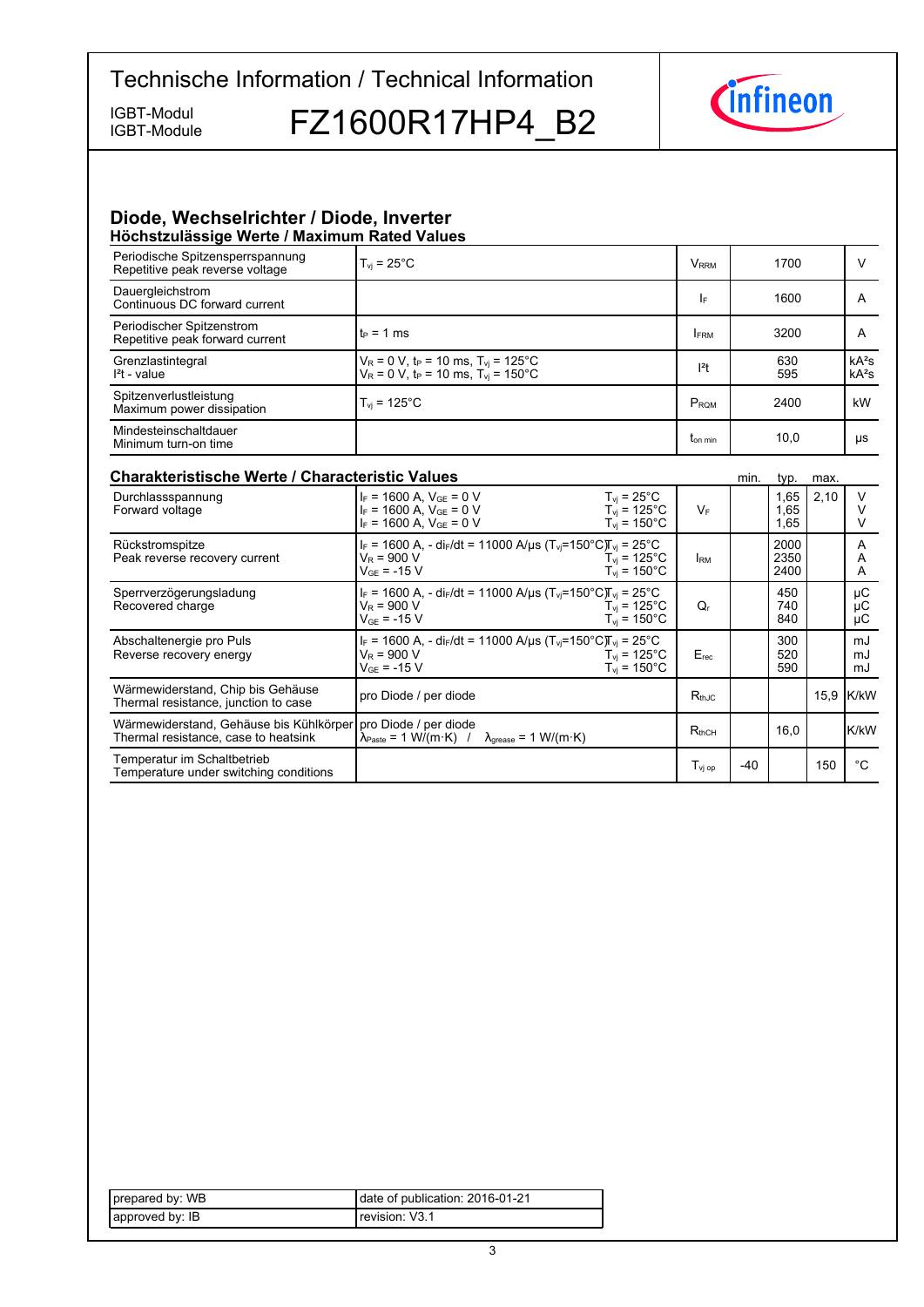IGBT-Module

IGBT-Module FZ1600R17HP4\_B2



| <b>Modul / Module</b>                                                                     |                                                                                                                    |                  |       |                          |      |           |
|-------------------------------------------------------------------------------------------|--------------------------------------------------------------------------------------------------------------------|------------------|-------|--------------------------|------|-----------|
| Isolations-Prüfspannung<br>Isolation test voltage                                         | RMS, $f = 50$ Hz, $t = 1$ min.                                                                                     | Visol            |       | 4.0                      |      | kV        |
| Material Modulgrundplatte<br>Material of module baseplate                                 |                                                                                                                    |                  |       | <b>AISiC</b>             |      |           |
| Kriechstrecke<br>Creepage distance                                                        | Kontakt - Kühlkörper / terminal to heatsink<br>Kontakt - Kontakt / terminal to terminal                            |                  |       | 32,2<br>32,2             |      | mm        |
| Luftstrecke<br>Clearance                                                                  | Kontakt - Kühlkörper / terminal to heatsink<br>Kontakt - Kontakt / terminal to terminal                            |                  |       | 19,1<br>19,1             |      | mm        |
| Vergleichszahl der Kriechwegbildung<br>Comperative tracking index                         |                                                                                                                    | CTI              |       | > 400                    |      |           |
|                                                                                           |                                                                                                                    |                  | min.  | typ.                     | max. |           |
| Modulstreuinduktivität<br>Stray inductance module                                         |                                                                                                                    | $L_{SCE}$        |       | 9,0                      |      | nH        |
| Modulleitungswiderstand, Anschlüsse -<br>Chip<br>Module lead resistance, terminals - chip | $T_c = 25^{\circ}$ C, pro Schalter / per switch                                                                    | $R_{CC'+EE'}$    |       | 0, 15                    |      | $m\Omega$ |
| Lagertemperatur<br>Storage temperature                                                    |                                                                                                                    | $T_{\text{stg}}$ | $-40$ |                          | 150  | °C        |
| Anzugsdrehmoment f. Modulmontage<br>Mounting torque for modul mounting                    | Schraube M6 - Montage gem. gültiger Applikationsschrift<br>Screw M6 - Mounting according to valid application note | M                | 4.25  |                          | 5,75 | Nm        |
| Anzugsdrehmoment f. elektr. Anschlüsse<br>Terminal connection torque                      | Schraube M4 - Montage gem. gültiger Applikationsschrift<br>Screw M4 - Mounting according to valid application note | M                | 1.8   | $\overline{\phantom{a}}$ | 2,1  | Nm        |
|                                                                                           | Schraube M8 - Montage gem. gültiger Applikationsschrift<br>Screw M8 - Mounting according to valid application note |                  | 8,0   | $\overline{a}$           | 10   | Nm        |
| Gewicht<br>Weight                                                                         |                                                                                                                    | G                |       | 800                      |      | g         |

| prepared by: WB  | date of publication: 2016-01-21 |
|------------------|---------------------------------|
| Lapproved by: IB | Trevision: V3.1                 |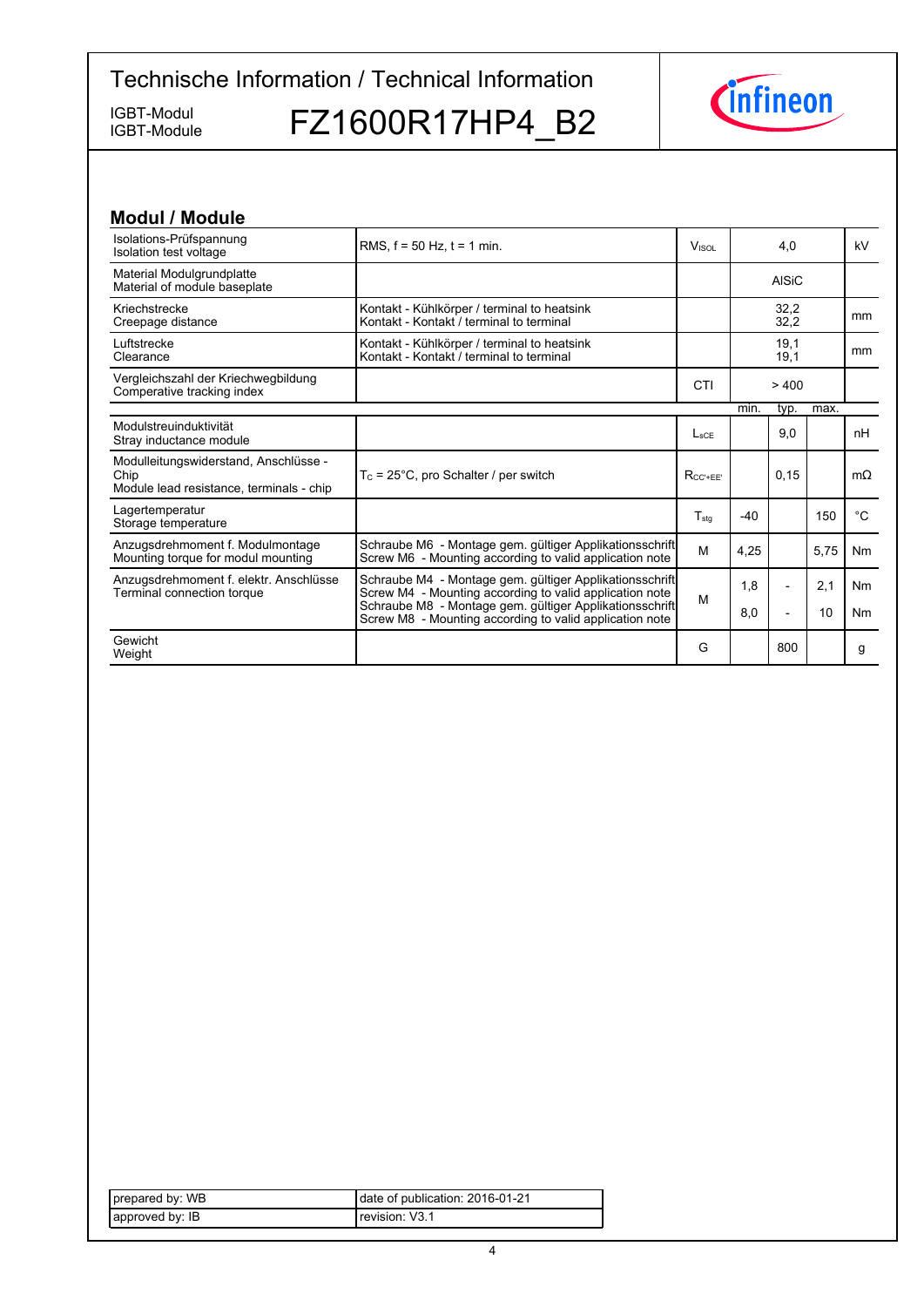

#### **Übertragungscharakteristik-IGBT,Wechselrichter-(typisch) transfer-characteristic-IGBT,Inverter-(typical)**

 $I_{C}$  = f (V<sub>GE</sub>)  $\rm V_{CE}$  = 20 V

![](_page_4_Figure_3.jpeg)

**Schaltverluste-IGBT,Wechselrichter-(typisch) switching-losses-IGBT,Inverter-(typical)**  $E_{on}$  = f (l<sub>C</sub>),  $E_{off}$  = f (l<sub>C</sub>)

 $V_{GE}$  = ±15 V, R<sub>Gon</sub> = 0.6 Ω, R<sub>Goff</sub> = 0.6 Ω, V<sub>CE</sub> = 900 V

![](_page_4_Figure_6.jpeg)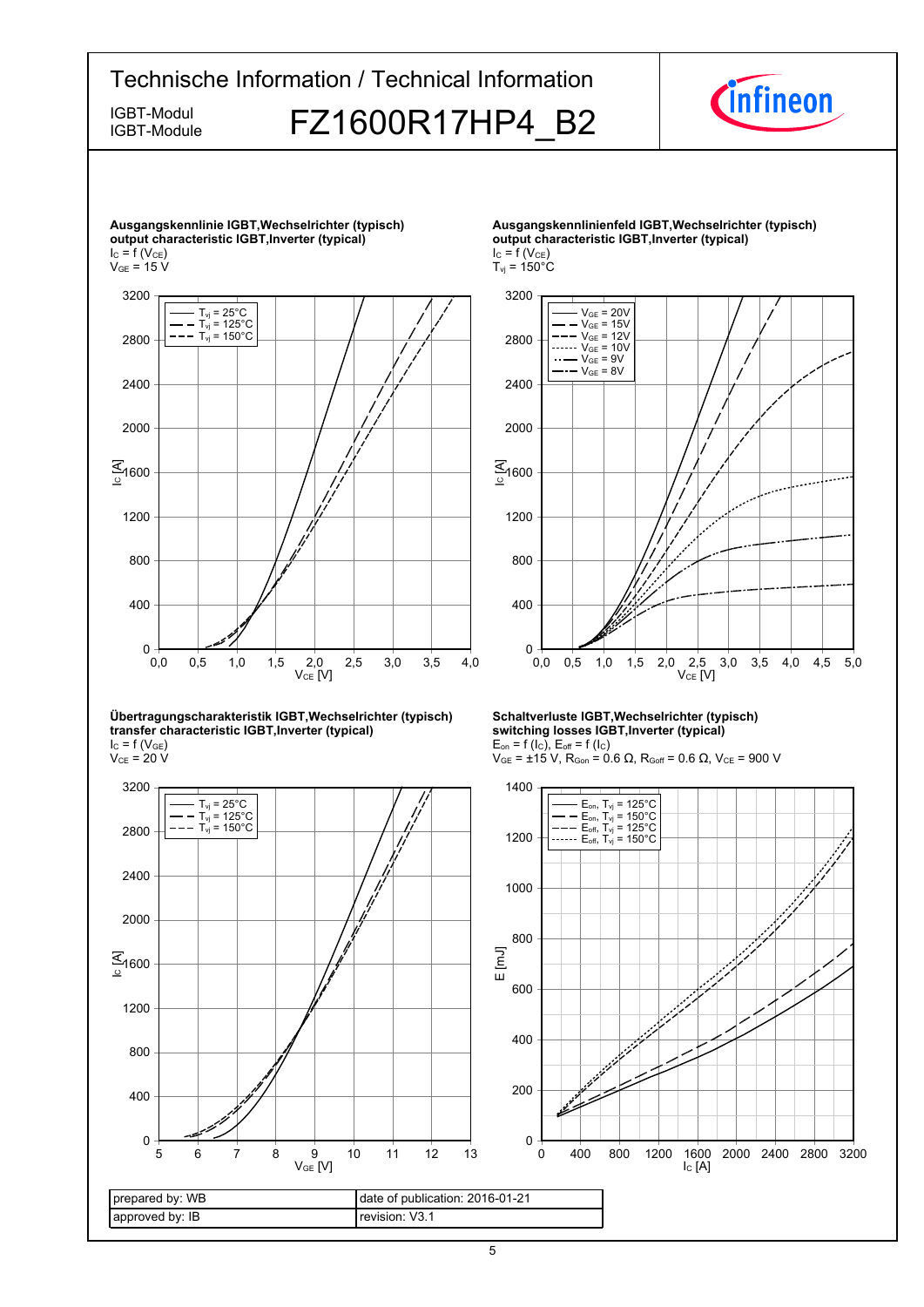![](_page_5_Figure_0.jpeg)

6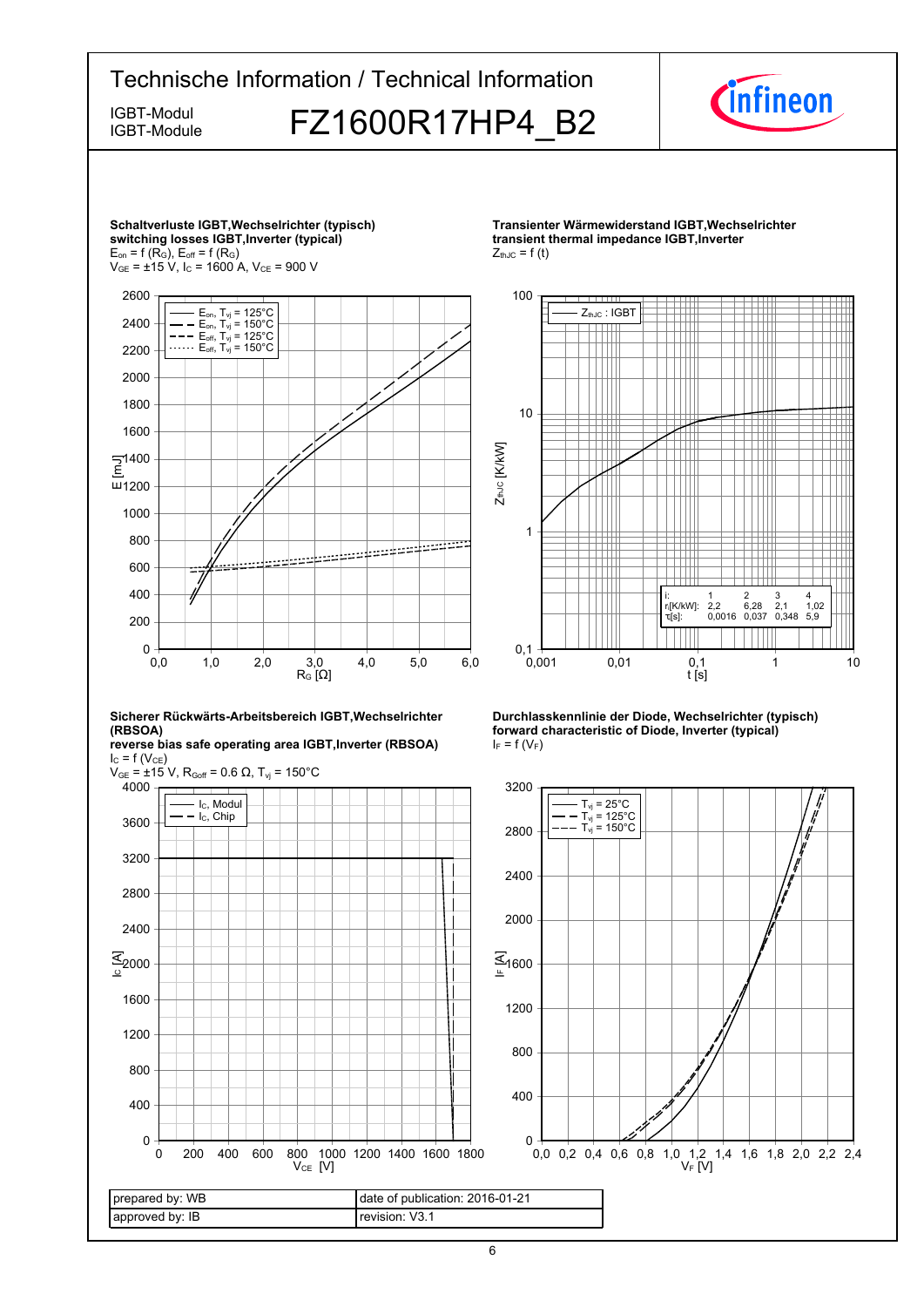![](_page_6_Figure_0.jpeg)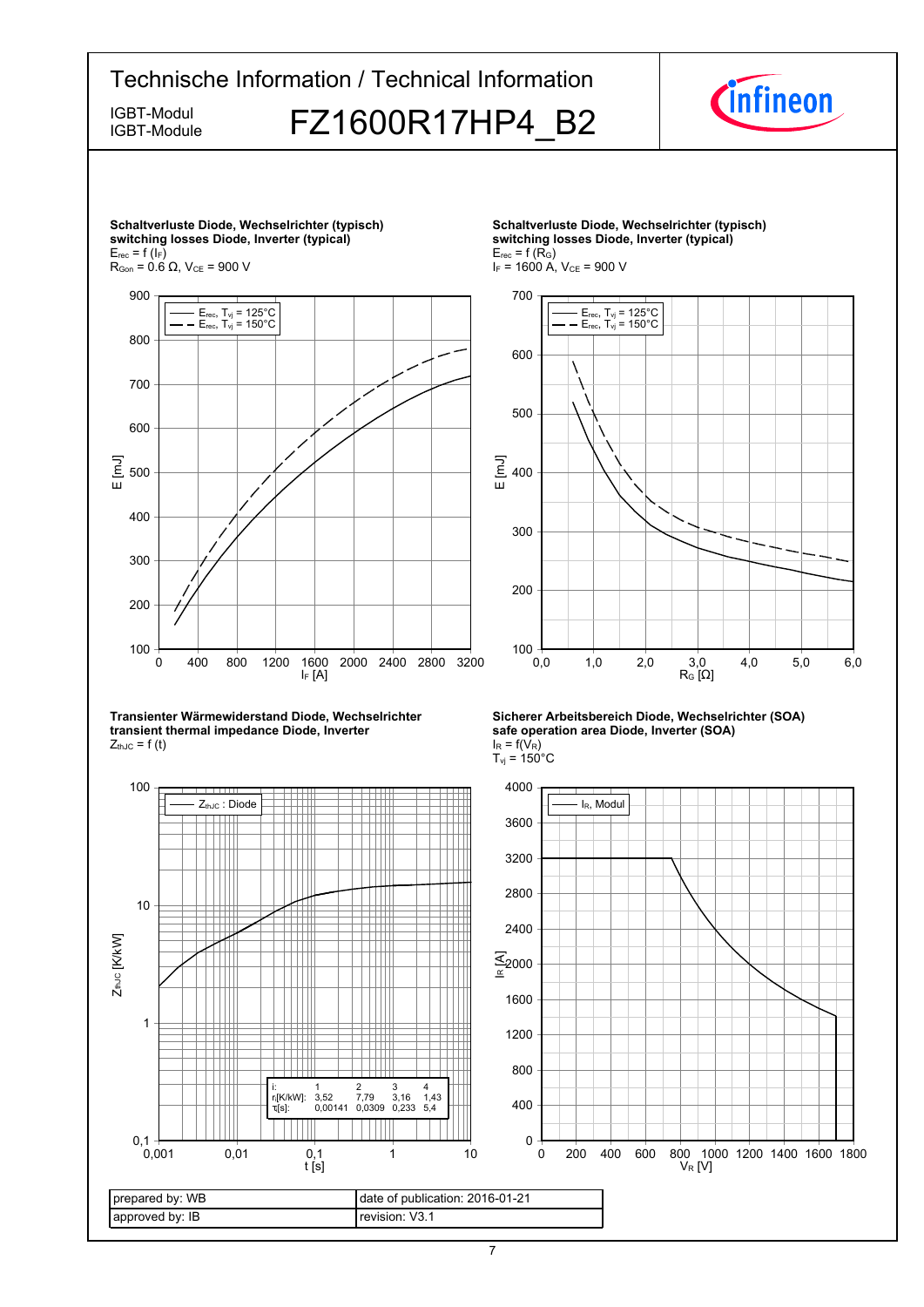![](_page_7_Figure_0.jpeg)